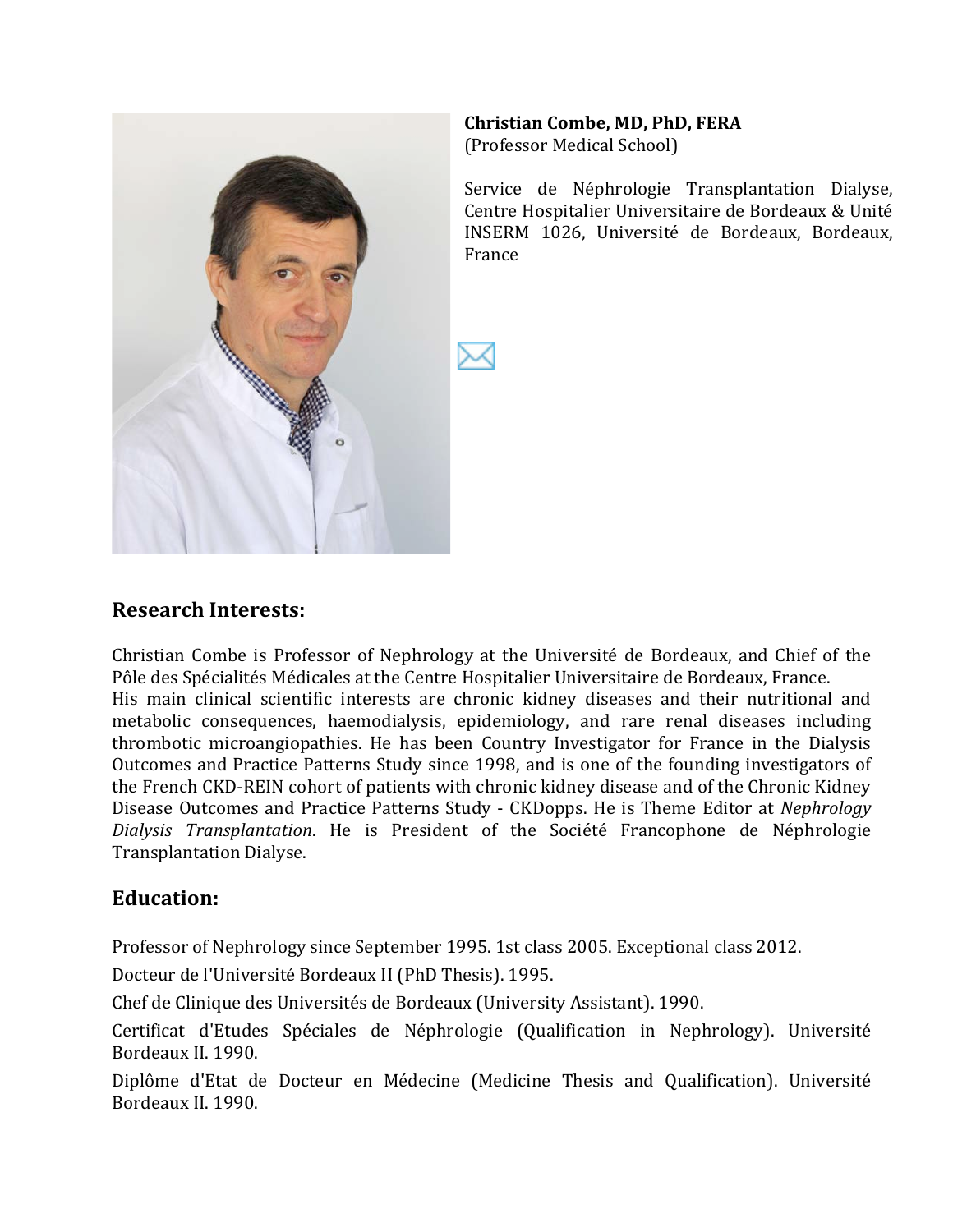Diplôme d'Etudes Approfondies de Physiologie et Physiopathologie Rénales (MSc in Renal Physiology and Pathophysiology). Université Paris VII. 1989.

Certificat d'Etudes Statistiques Appliquées à la Médecine (CESAM), option Application à la Recherche Clinique (STARC) (Certificate in Statistics Applied to Medicine, Option Clinical Research). Université Paris VI. 1987.

Medical Studies Faculté Necker Enfants-Malades, Paris 1977-1984.

# **Hospital)Positions:**

Head of the Pôle des Spécialités Médicales, Centre Hospitalier Universitaire, Hôpital Pellegrin, Bordeaux, since January 2105.

Head of the Department of Nephrology and Haemodialysis, Centre Hospitalier Universitaire, Hôpital Saint-André, Bordeaux, 1995-2000.

Praticien Hospitalier (Consultant) 1994

Assistant of Bordeaux Hospitals. 1990.

Interne des Hôpitaux de Bordeaux 1984.

### **Scientific Journals:**

Theme Editor of Nephrology Dialysis Transplantation since September 2011.

Member of the Editorial Boards of the Journal of Nephrology, The Open Urology & Nephrology Journal and of the Turkish Journal of Nephrology.

Editor-in-Chief of "Néphrologie & Thérapeutique", the journal of the Société de Néphrologie, the Société Francophone de Dialyse, and the Société de Néphrologie Pédiatrique from January 2002 to December 2006.

Reviewer for Kidney International, Journal of the American Society of Nephrology, American Journal of Kidney Diseases, Nephrology Dialysis Transplantation, Journal of Nephrology, Journal of Renal Nutrition, BioMedCentral Nephrology, Clinical Journal of the American Society of Nephrology.for the Programme Hospitalier de Recherche Clinique.

### **Administrative responsabilities:**

President of the Société Francophone de Néphrologie Transplantation Dialyse since 01/2016.

President-Elect of the Société de Néphrologie from 10/2013 to 10/2015.

President of the Consultative Medical Commission of the Hôpital Pellegrin from May 2007 to 2015.

Member of the EDTA ERA Registry Scientific Committee from 2006 to 2012.

President of the Association pour l'Utilisation du Rein Artificiel en Aquitaine (association for home and satellite dialysis) since 1999.